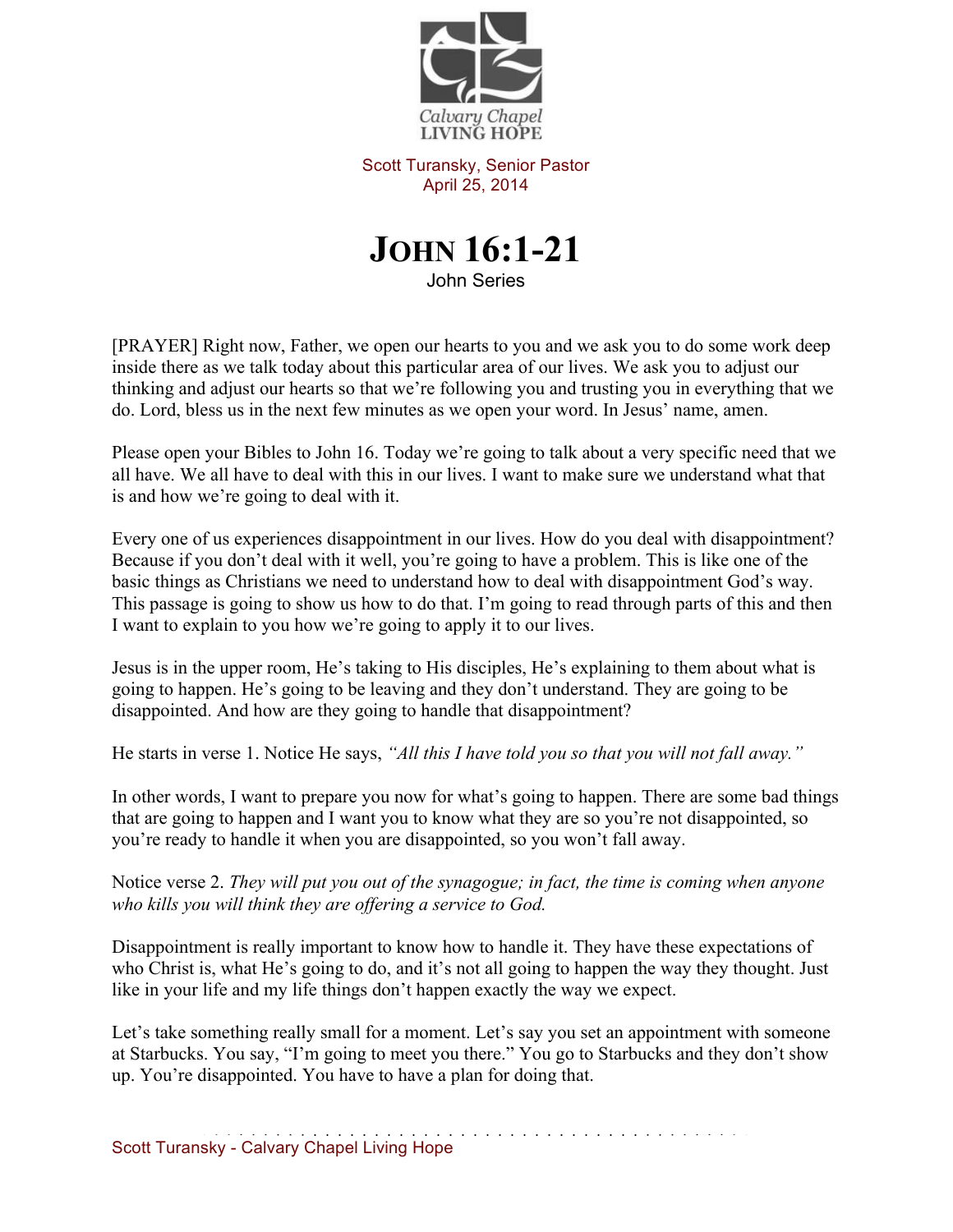Let me give you another example. Let's say you see a sale on chocolate chip ice cream at ACME or something. You go there and you find out that it really isn't on sale or they don't have it, it's sold out. And then they're apologizing for it, but they don't have it. You're disappointed because you really like chocolate chip ice cream.

Those are just small examples of disappointment. But when you're disappointed you have to do something about it. If you don't handle the disappointment in the right way, even something like ice cream or someone didn't show up, then it moves into some other things. It can move quickly into anger. "What do you mean? You told me you were going to be there!" So you can get angry really quickly. "What do you mean? You told me you had ice cream on sale! What is this?" And so we go after those people. Right?

It can move quickly to anger or sometimes it moves to apathy. "I'm disappointed. I just don't even care anymore," some people say. Some people get disappointed and it just moves to this sense of despair. "I'm disappointed in my life. I don't like the way it's turned out. I don't know how to handle it so I'm upset about it."

I think we need to handle that well because most of the problems in our life don't come because of ice cream or somebody missing an appointment at Starbucks. The problems come in our lives when a relationship is a problem, a relationship didn't turn out the way we thought it would be.

If you follow me on Facebook or Twitter then you know that this last week I was at a very important meeting in Detroit where I was meeting with leaders from family ministries around the country. One of those was FamilyLife Today, the largest Christian organization strengthening families today. They've got a new book coming out. I'm real excited to look at it. It's called *The Good News About Marriage* and it's coming out on May 6<sup>th</sup>. So I'll be buying the book. I'll share more about it with you.

One of the things they're saying is the greatest enemy of marriage today is not divorce. The greatest enemy of marriage today is disappointment. There are some people who don't get divorced. They stay in a relationship, but they've given up because they're disappointed.

You've got to understand this idea of disappointment is so important. Jesus knows that, so He wants to prepare His disciples. He's saying, "Look. *All this I have told you so that you will not fall away*. I'm giving you this information, I'm sharing it with you so you won't fall away."

Now the word *fall away* is going to be an important word there. He wants to share all of these words with them for the future, not just now. So you need to know that the things I'm sharing with you now may not be for this moment because right now you may not be experiencing major disappointment in your life. But if you are, this is what you need right now. You want to set them aside. Just like Jesus is saying here, *"All this I have told you so that you will not fall away."*

He's going to use the word 'remember' as we go down here. There are times when we experience problems in our lives that we did not expect and we need these words to help us understand how to process that. So Jesus is saying to them there's some unfair times coming for you. I want you to be ready for them so you won't fall away.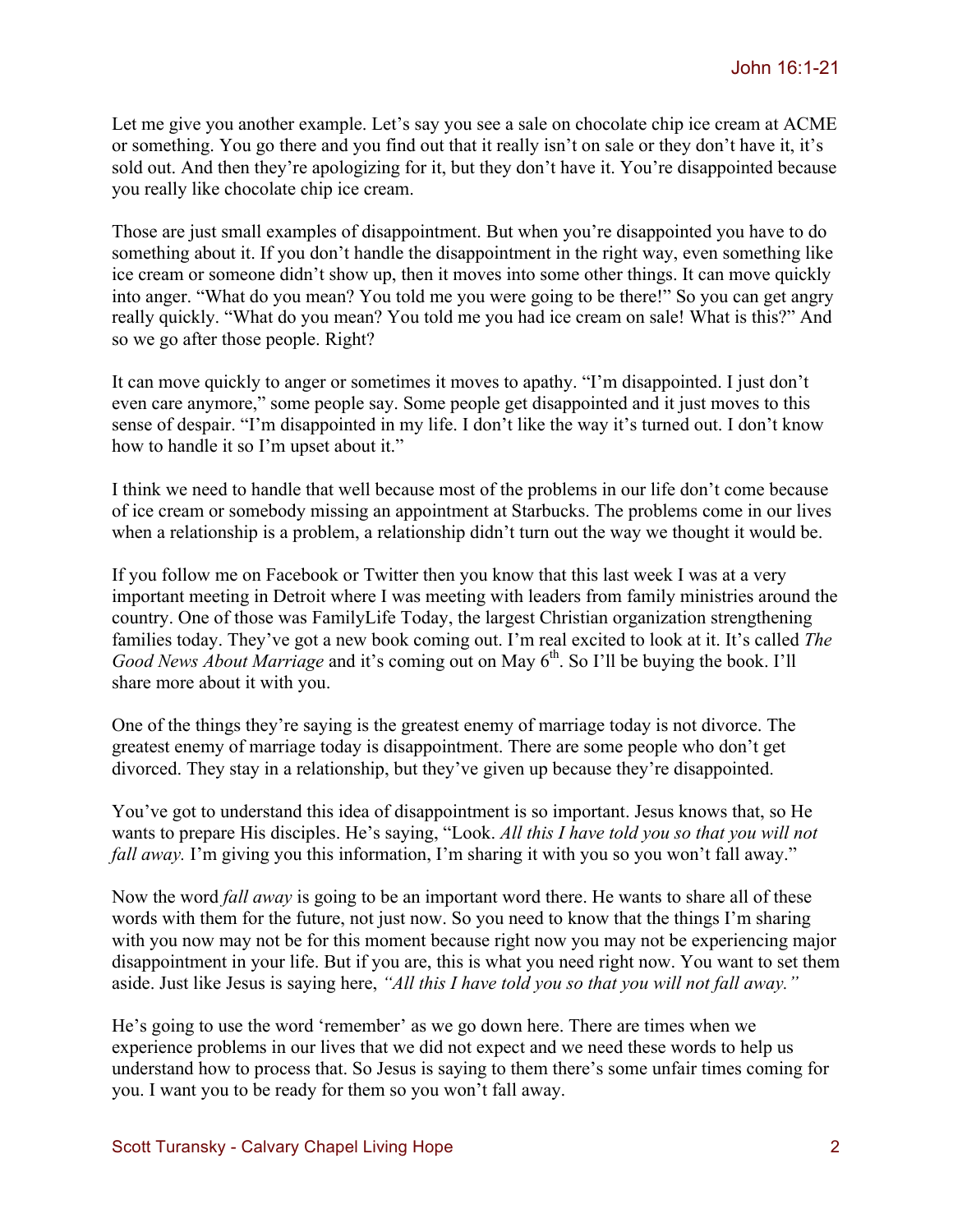Falling away is bad and the reason it's bad is because when you fall away you're falling away or pulling yourself away from the source of strength that you need in order to manage this. You're falling away from the Lord.

Maybe you're disappointed with life. Maybe you're disappointed with Jesus. Maybe you're disappointed with the way things are turning out. When you start blaming God for those things then it's very easy to pull away from Him. That's a mistake. Jesus says, "I don't want you to fall away because when you do that, when you fall away, you pull yourself away from the solution, the source of the strength you're going to need."

The word *fall away* is an interesting word. It's the word 'offended.' We might even put that in here. *All this I have told you so that you will not* be offended when these bad things happen. When they think they're going to kill you, that they're offering service to God. It's the same word used in Matthew 15:12 when it says *the Pharisees were offended* by the way Jesus talked.

You don't want to be offended by disappointment. When the disappointment comes you want to be able to move with that and understand what the solution is. Part of that has to do with our expectations. We have unrealistic expectations. Maybe they're realistic expectations, but we still get disappointed because someone has done something or because life didn't happen the way that we thought. So we have to have a solution.

Now God is going to share some solutions in this passage for us that I think are going to be very helpful for us. I think if Jesus was here today and He was reading these verses, He might share it a little bit differently with us. He might say something like this: "I want you to understand the words that I'm saying here so that when you lose your job you won't be offended. So that when your child dies you won't be offended. So that when a drunk driver slams into your car you won't be offended. So that when your marriage becomes distressing you won't become offended, you won't fall away."

Now we're starting to talk about real stuff. Now we're starting to talk about things that affect each one of our lives. We need to have a plan for addressing those. Because we are all going to run up against brick walls at times in our lives. Things are going to happen. Likely this is very personal for some of you because as I'm talking you're thinking of a particular situation where you're disappointed right now. So you need to know what God's solution is for that so that you can get well, so that you can go on, so that you can be healed and move forward.

Let's go on to verse 3. Remember verse 2 says these guys are going to think they're killing you, they'll think they're offering a service to God. In other words, bad things are going to happen.

Verse 3: *They will do such things because they have not known the Father or me. I have told you this, so that when their time comes you will remember* (that's the word – you want to *remember* these truths that we're going to share in this passage) *that I warned you about them. I did not tell you this from the beginning because I was with you, but now I am going to him who sent me.*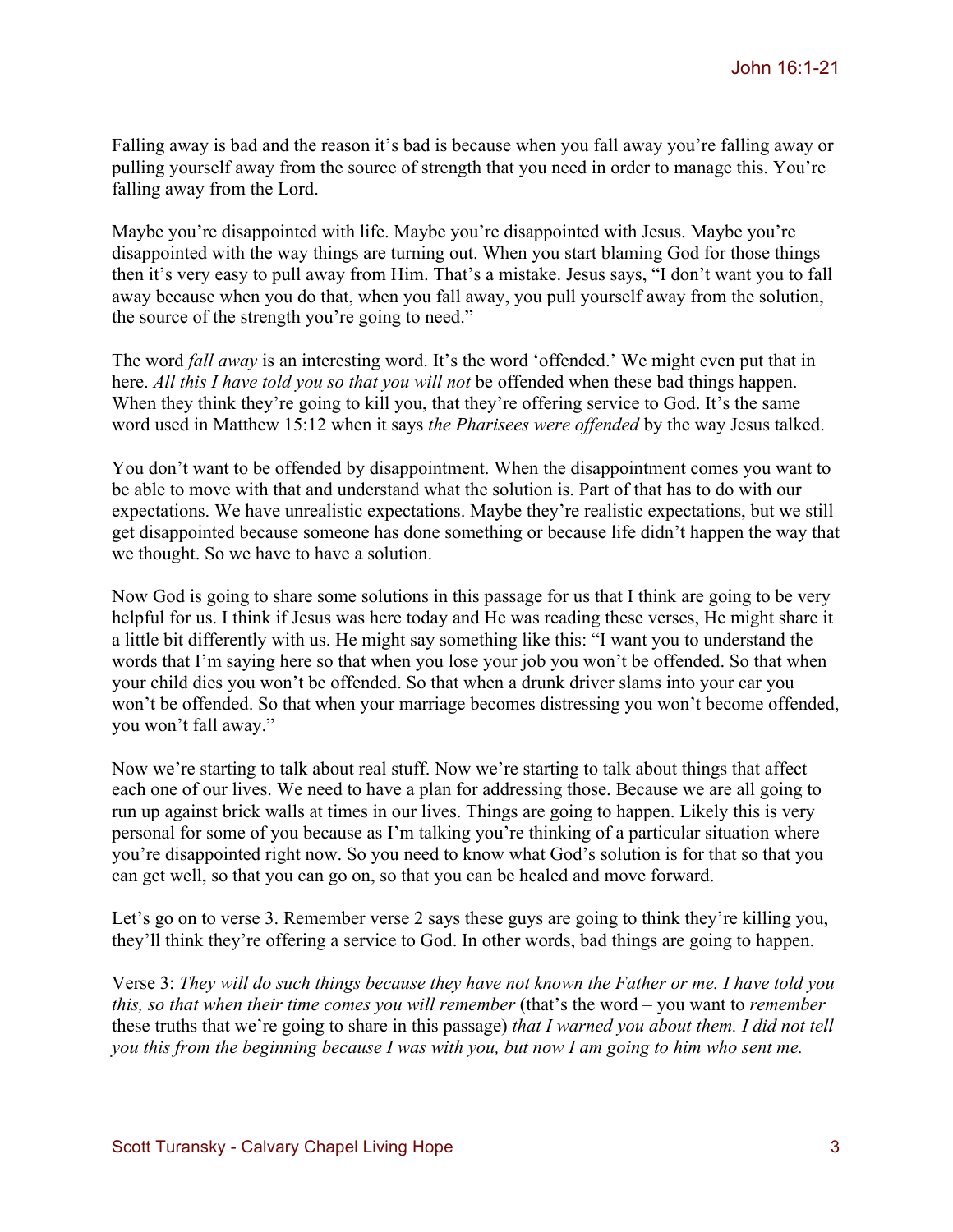I want you to be ready. I want you to remember this, He's saying. You see Jesus Christ is going to die in the next twenty-four hours from this passage that's here. Some of the expectations that they had were that Christ is going to come set up a kingdom and now things aren't going to happen the way they thought. Their leader's going to be crucified. It's not exactly what they expected. How are they going to handle that? What are they going to do in order to make the adjustment?

I think we're going to see two words in this passage that are going to help us. One is that we grieve over the loss. It's not wrong to grieve over the loss that no ice cream's there or that the person didn't meet you at Starbucks or something much more significant. We grieve the loss, but then we embrace new truth and something happens.

I would suggest that every time we're disappointed, we must change. If we don't change then our heart becomes hard and bad things start happening inside of us.

Let's go on because Jesus is going to give us some advice here. He says, *None of you asks me, 'Where are you going?' Rather, you are filled with grief. Remember grieving. If you're* disappointed that means you're grieving over something. Maybe a minor grieving because you don't have ice cream that you wanted or maybe it's a major grief because you've lost someone or lost something or lost a job or something along that line. *Rather, you are filled with grief because I have said these things. But very truly I tell you, it is for your good that I am going away.* 

This is an important thing. He wants us to understand this. This is powerful and He's going to share with us now in this passage two pieces, two significant pieces of information. But I think when we're disappointed it's not information we need, although He's going to share this truth, because often we have to adjust our hearts to some new truth in order to move forward in our lives or we get trapped in the past. We have to be able to adjust and move forward. So it is truth that we're going to have.

But there are two relational things, and this is what's so beautiful about this passage. Jesus is going to say there are two things all about relationship that are going to help you grieve through the disappointments of your life so that you can move forward.

Look at what he says in the next verse. Verse 7: *Unless I go away, the Advocate will not come to you; but if I go, I will send him to you.* 

The Holy Spirit is a gift given to us by Jesus. When Christ left He sent the Holy Spirit to us. We need the Holy Spirit in tough times because the Holy Spirit comes inside of our heart and He does things inside of us. He helps us, He encourages us, He comforts us, He guides us into all truth. We're going to see those words are in this passage. He's going to take us to new pieces of information, new truths so that we can make the adjustments in our hearts so that we don't become hard inside or angry or bitter or whatever it might be.

But the emphasis, what I want you to see in this passage is when the Holy Spirit comes in the Holy Spirit does something through us to minister to the world. Other people are watching you when you're disappointed. People who are not believers are watching you when you're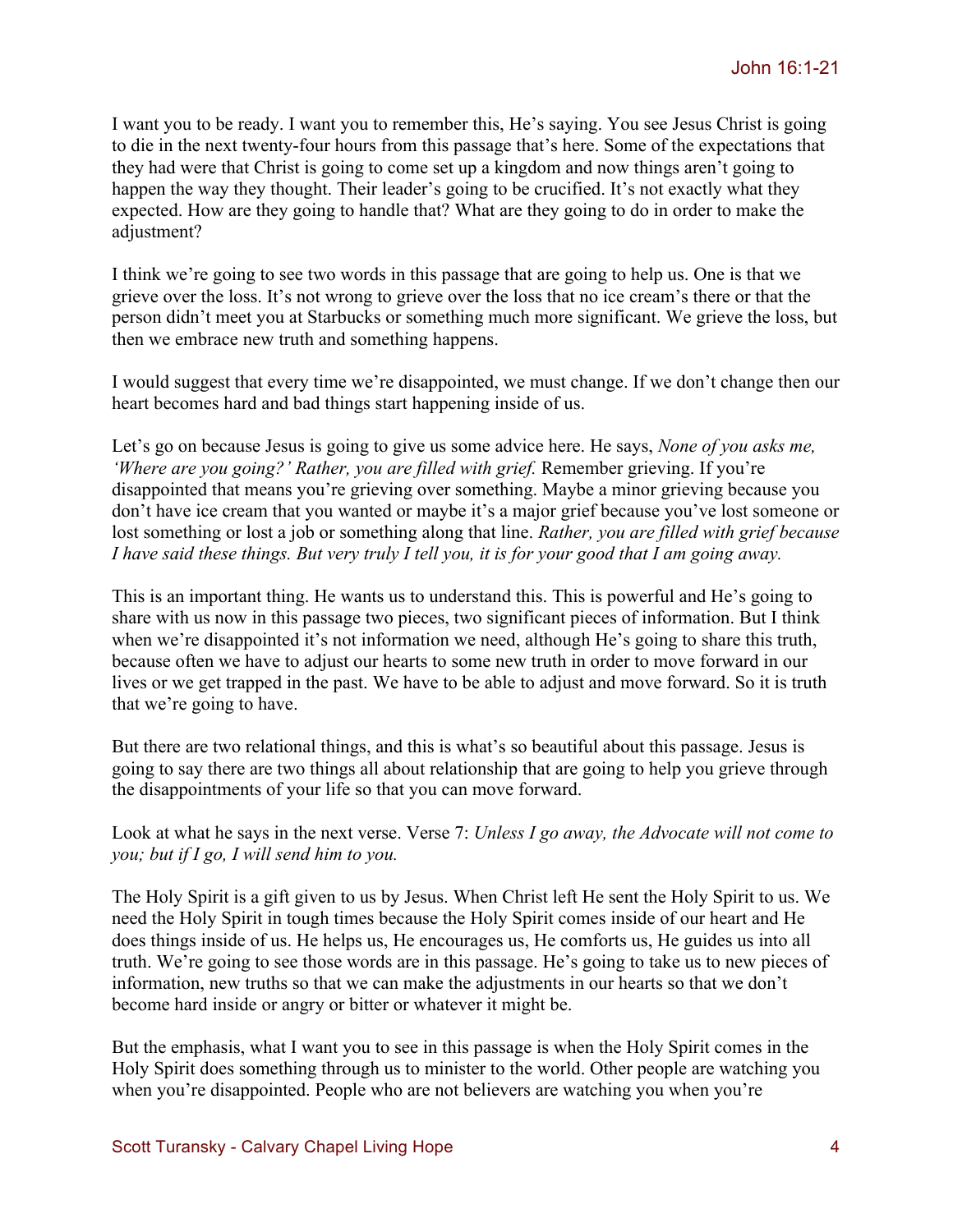disappointed to see how you're going to handle life situations. Jesus is saying that to His disciples. Bad things are going to happen and people are watching you and good things are going to come out of that.

Let's go on. I just want to share with you where we're headed and then I want to read the verses. Notice it says (I'm going to read the verse again out of verse 7), *Unless I go away, the Advocate will not come to you; but if I go, I will send him to you.*

## Verse 8: *When he comes, he will prove the world to be in the wrong about sin and righteousness and judgment.*

We're going to elaborate on those in a minute, but notice the idea is the Holy Spirit comes where? Back there He says He comes to you – *I will send him to you* – at the end of verse 7. So He's saying the Holy Spirit's going to come into your life and a result of being in your life, He's going to convict the world of these three things: sin, righteousness, and judgment. It's expedient. That's the word good. It's expedient that I go away so that I can send the Holy Spirit to you.

This is a personal person who comes in and helps us manage the challenges we face. Especially in disappointing times. We can expand it beyond that, but He's talking to the disciples about their expectations so they aren't offended. I'm trying to make the same application to our lives as well.

Let me read the verse as He amplifies them about these three things, sin, righteousness, and judgment. *About sin, because people do not believe in me; about righteousness, because I am going to the Father, where you can see me no longer; and about judgment, because the prince of this world now stands condemned.*

So the Advocate, who is the Holy Spirit, will come. He's going to be an integral part of the plan and Jesus wants His disciples to know it. Because when life hits a brick wall and bad things happen, we need something to help us move past where we are to where we need to be. The Holy Spirit is that guide that takes us to that new place in our heart that God wants us to be. So we can release whatever it was, the expectation, the hope, the dream that we had and we can move forward to where God wants us to be in our lives. Life has unexpected turns. We need to be able to deal with it.

Now notice there that the Holy Spirit is referred to in the masculine sense. It says *he*. Do you see the word there? *He* will do this. There are three genders in English and there are three genders in Greek. Just the same in this case. He, she, or it. It doesn't say 'it' because the Holy Spirit is not a power or a force. He's a person. It's a relational person. He walks with you, He guides you, and we see that emphasized here who He is in that particular way.

Part of the work that He does is He convicts the world and He does it through believers' lives as they are demonstrating their response to God in the midst of disappointment or other kinds of situations.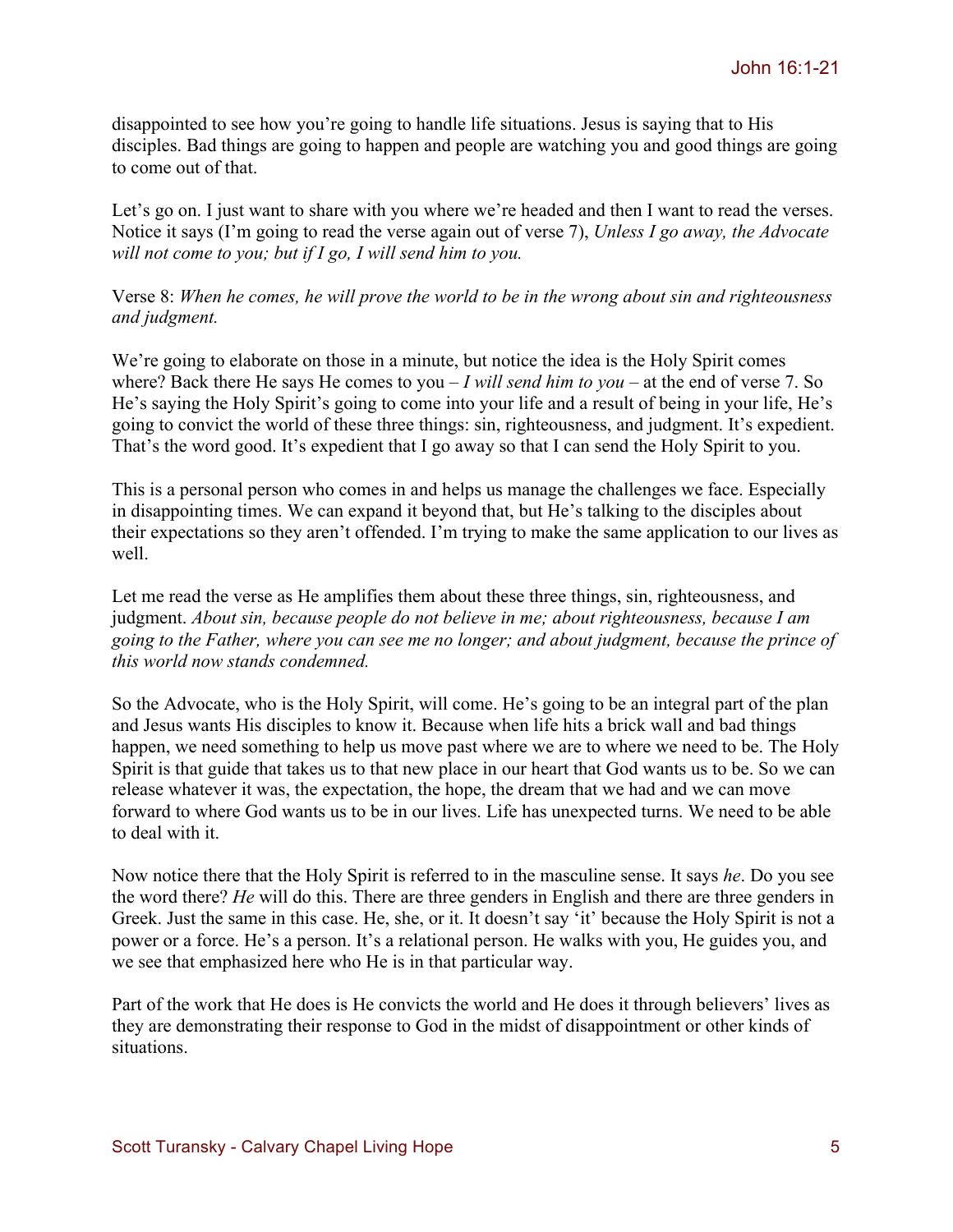Now the word 'convict,' which is used in the King James Version, is the word 'to convince in a courtroom.' He's going to prove the world wrong in these three areas, sin, righteousness, judgment. So there's this sense of convincing of them. Again, I just want to say this because He sends the Holy Spirit to you, disciples, so that the world may be convicted of these things. So the world is going to see it through us when we're responding in the right way to the challenges.

Let's look at those three words, sin, righteousness, and judgment. Notice the word *sin* is singular. Theologically you need to understand that sin is what we have in our heart and it results in actions that come out, sins. When Jesus Christ died on the cross He died for our sins, but He really died for sin, the problem we have in our heart.

We have this sin in our heart or this sin nature that is a magnetic pull toward doing actions that are sins or the wrong thing. When God comes into our lives He provides the Holy Spirit that empowers us then to overcome that magnetic pull and do the right thing. So now we can choose to do what's right by the power of the Holy Spirit in our lives and that magnetic pull towards sin then is overcome. It's like when an airplane takes off, the pull of gravity is overcome by another force so the plane can rise into the air. The same thing is true here with the Holy Spirit. He empowers us when He comes into our lives.

If you look at the verse notice it says He convicts the world of sin because *people do not believe in me*. Here's the thing. When people look at you disciples, Jesus is saying, they're going to be convicted in their hearts because you're responding in the right way to these life situations. They're going to be convicted in their hearts that they have sin and they need to believe in Jesus.

That's what's going to happen in your life. People are going to look at you and say, "Wow. You've experienced a really difficult thing in your life. Oh I can't believe it. I can't imagine." Some of the things I hear that you guys or others have experienced, I'm saying I can't imagine what that would be like to be in that difficult situation, how painful that would be. As you respond to that through God's grace, God opens the door for other people to say, "I really want that."

If you're here today and you've never accepted Jesus Christ as your Lord and Savior, you want that. You want Jesus Christ reining in your heart. You want Him inside of you because He's the one who helps you deal with disappointment. He helps you with all kinds of disappointment, but it's the small disappointments of someone not meeting you at Starbucks or someone not providing the ice cream that you want or not picking up their underwear during the day, or whatever it is they're supposed to do – those are the things that make us mad, right?

The Holy Spirit helps us in the small things in life, not just the big things. For sin. Sin is singular. We need to be able to deal with that.

Righteousness – because people start seeing there's a right and a wrong. I tell kids, "Inside your heart there is a right and a wrong. You know you're doing the right thing, you need to do that." As Za'here was saying to me during worship, "I'm doing the right thing at school. I'm doing better at school." I'm saying, "Great! He's doing the right thing." Here he's in worship and he's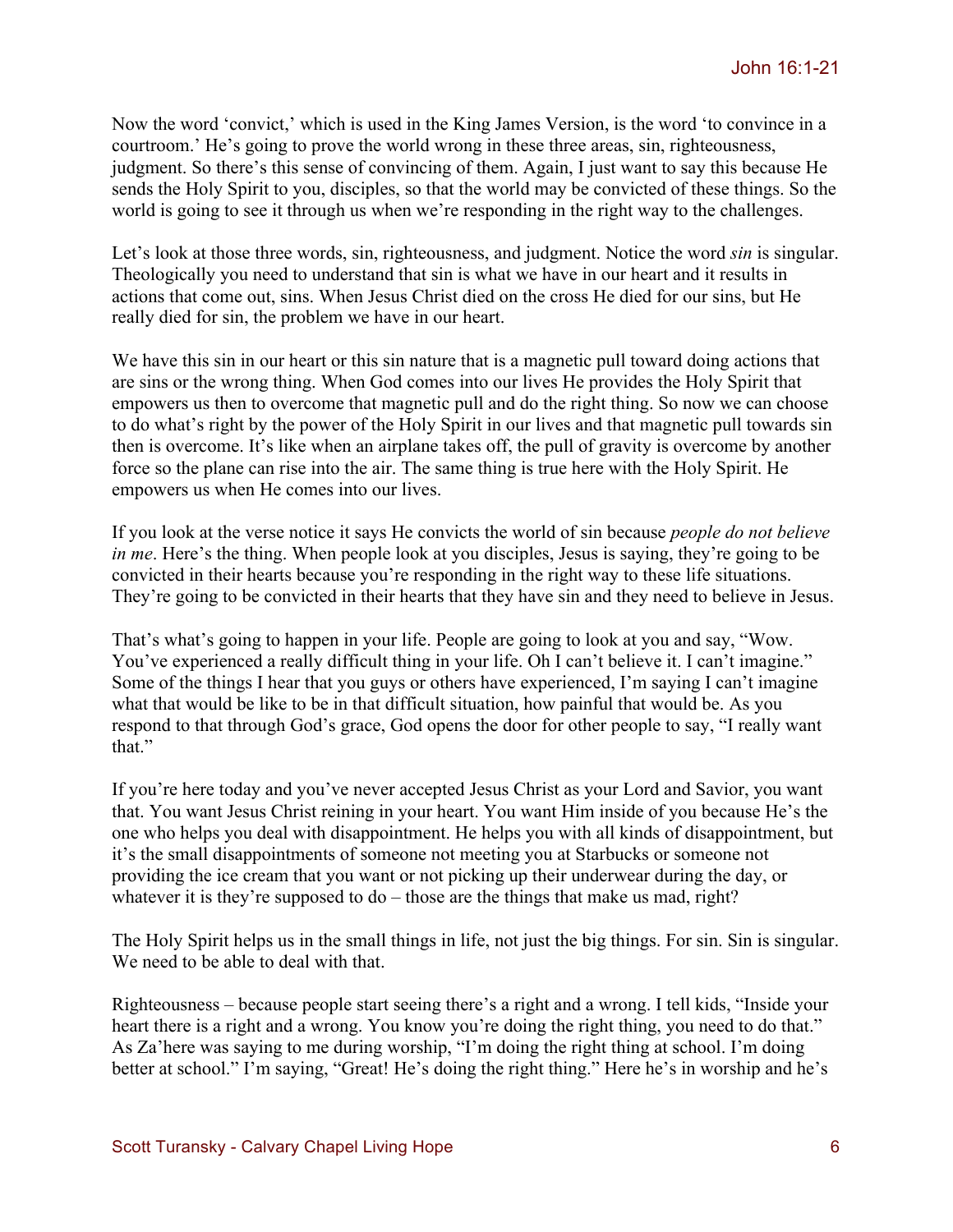just being reminded there's a right and a wrong. Very important for us to know that there's righteousness in life.

And judgment. There's a judgment that's coming. We need to know all about that. It's not just about the conscience. Not just about the conscience feeling good about something.

In 1 Corinthians 4:4 it says this: *My conscience is clear, but that does not make me innocent. It is the Lord who judges me.* 

So just because you feel good about something doesn't make it right. You might feel very good about telling somebody off and getting even with them or something like that. It doesn't make it right. Just because you feel good about it in your heart doesn't make it the right thing. It's God who's the one who judges us.

The Holy Spirit works through us, especially when we hit brick wall kind of situations, to convict the world. The world is watching this. It means you have truth. It means you can say to someone, "Look, you're sleeping with your girlfriend. That's wrong." There is a right and wrong. You're getting drunk, you're abusing drugs; that's wrong. You can say that because there is a right and wrong.

The real issue though isn't people's behavior; it's what's going on inside their hearts. Because someone doesn't change on the inside, we're not just trying to get people sober and free from drugs. That's not our goal. We're trying to help them get free on the inside to deal with the sin problem that they have. So being able to address that, that real issue of salvation, is strategic.

The power that we receive with the Holy Spirit working in our lives is very important. Jesus is saying if I go away, this is expedient, this is good for you because the Holy Spirit, the Advocate, is going to come and work in you.

This is the first of two of the benefits that come to us so that we can handle disappointments in life. This is very important, I think. It's important for my life too because it's the disappointments that happen in our lives that get us off track. That's when we start making mistakes. We start yelling at people or we start making decisions that are wrong. We've got selfpity or all kinds of things because we are not handling this disappointment correctly. So Jesus is saying, "I want you guys to know this is really important."

We're going to get to the second one a few verses down. But we have some verses to cover before we get there.

Let's go to verse 12. Jesus says to them, *"I have much more to say to you, more than you can now bear."* Well that's interesting. What Jesus is saying is I give out information to you only that you can handle right now.

I really appreciate that about the Lord that He doesn't tell me everything right now. It would be overwhelming for us to know that information. So one of the things we know is He's saying, "I'm only giving you what you can know right now. I can't tell you everything because you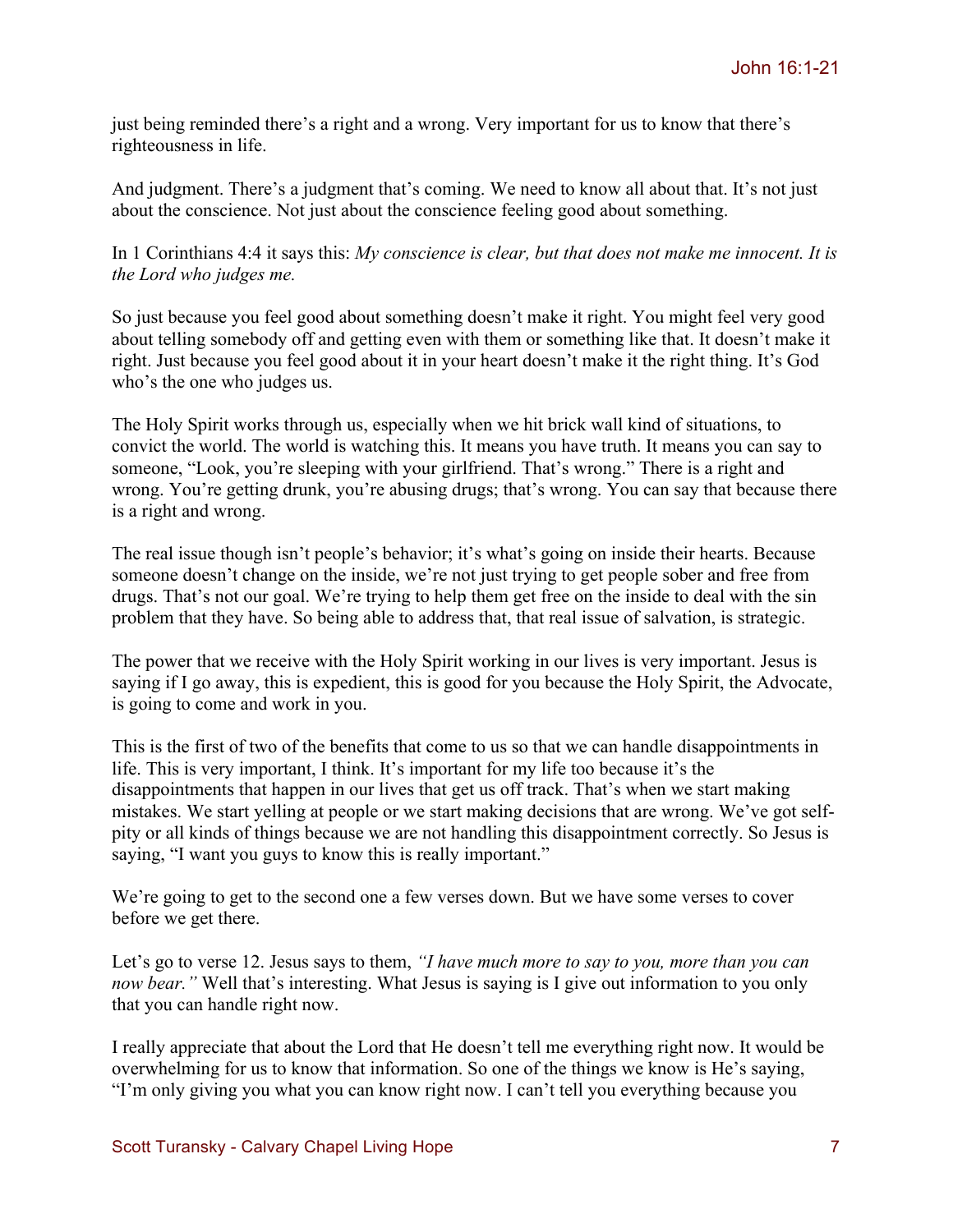wouldn't be able to bear it." Wow. God only gives us what we can handle at that particular moment.

1 Corinthians10:13 is the verse that's going to appear in the next song that we sing. There's a point in the song where just the verse shows up. This verse is saying something similar to what Jesus is saying. I can't share everything right now because you wouldn't be able to bear it. Notice what Paul is saying. He's saying *God is faithful; he will not let you to be tempted beyond what you can bear.* There is no problem that you will experience in your life, no disappointment, no brick wall that you will experience in your life that you can't bear. God will not allow something to come into your life that you can't handle at any given time.

It's like when we teach children about sex. We want them to know about the information so that they'll be prepared to handle the values and what's going on, but we don't share it too early or they'll get freaked out. Right? God knows for us when we can accept the information. God knows what we need, what we can handle, and He only gives us what we can bear.

Let's go to verse 13. *But when he, the Spirit of truth, comes* (this is the Advocate, this is the Holy Spirit talked about here)*, he will* [do what? He will] *guide you into all the truth. He will not speak on his own; he will speak only what he hears, and he will tell you what is yet to come.* 

Here's what happens. Jesus is saying to His disciples bad things are going to happen. They're going to throw you into prison and they're going to think that they're doing something good by killing you. They think they're serving God by killing you. That's what they're going to think. Bad things are going to happen. I don't want you to be surprised. I don't want you to be offended. I want you to be ready for that. I'm sending the Holy Spirit into the world when I leave and He's going to help address this and the Holy Spirit is going to guide you into all truth.

Because here's what happens. Every time we're disappointed, we must change. If we don't change, the heart becomes hard. We must embrace that new truth and we must move to a new value. We have to grieve over what we lost, but we have to move on. If we don't move on to this new truth, we are going to be lost and bad things will happen in our hearts. We'll be stuck in the past, we'll be stagnant, we'll be apathetic, we'll lose hope, we'll get angry, we'll get bitter. Those are the bad things that happen with disappointment if you don't have it. It starts at the pathway of disappointment. How are we handling the disappointment?

The Holy Spirit's there to say, "Come on. I'm going to take you down this path to some new truth you're going to have to change. Life is going to have to be different for you." You're going to have to take this new piece of information because there's no chocolate chip ice cream. You're going to have to forget the chocolate chip ice cream today. Or here's something that's happened in your life. You're going to have to adjust and make changes. So the Holy Spirit is the one who takes us through there. When He, the Spirit of Truth comes, He will guide you into all truth.

Verse 14: *He* (that is, the Holy Spirit) *will glorify me* (that's Jesus) *because it is from me that he will receive what he will make known to you. All that belongs to the Father is mine. That is why I said the Spirit will receive from me what he will make known to you.*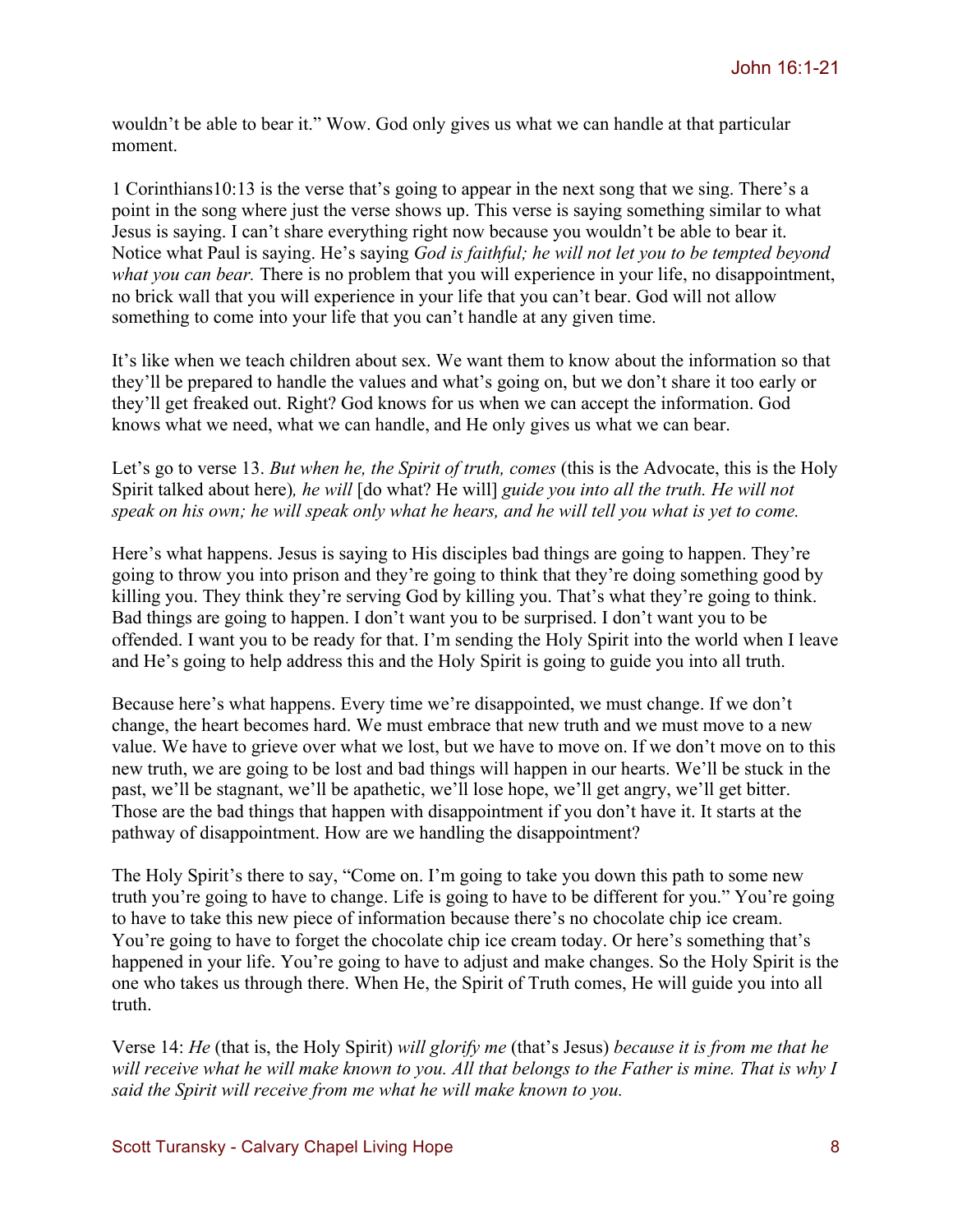So we have this dynamic between the Trinity that's kind of interesting here. As Jesus is explaining it to us, He's saying the Father gives the information to Jesus, Jesus gives it to the Holy Spirit, and the job of the Holy Spirit is to exalt Jesus, and Jesus' job is to exalt the Father. That becomes helpful for us if we start overemphasizing the role of the Holy Spirit. If we're just having Holy Spirit meetings, there's some good emphasized in that where we're trying to rely on the power of the Holy Spirit. Today we're actually emphasizing the Holy Spirit.

There were a couple churches in town. One was having a Holy Spirit meeting and another having a Jesus meeting. I want you to know the Holy Spirit would show up at the Jesus meeting because that's what's important. The Holy Spirit's job is to amplify Jesus and that's what it's saying in these verses.

## Verse 16: *Jesus went on to say, "In a little while you will see me no more, and then after a little while you will see me."*

Now the words *in a little while* are going to be used six times. We're going to see here that those words *in a little while* mean something different to Jesus than they mean to us. I don't think we get it sometimes and we don't realize what *in a little while* means when it comes to Christ.

Now when He's saying *in a little while you will see me and then after a little while you're not going to see me again,* He's referring to the fact that He's going to be crucified. They're going to see Him, He's going to go away, they're not going to see Him. Then He's going to come back in the resurrection and He's going to go and ascend to the Father and then He's going to come back a second time. So that's what all this *in a little while you're going to see me and not see me*. But it takes over a long period of time and the disciples don't understand this whole thing.

I would suggest that sometimes we don't understand this *little while* because for us a little while is much shorter than the little while that God has. In fact, let me show you some verses. I just want to park on this for a moment because I think we get frustrated with *a little while*. We get challenged by it.

In Hebrews 10 it says, *You need to persevere so that when you have done the will of God, you will receive what he has promised. For, "In just a little while, he who is coming will come and will not delay."* 

Christ is coming back. Two thousand years after that verse were written and He hasn't come back yet, but He's coming back in a little while. That's a long little while in my mind.

If we look at another verse in 1 Peter 1:6 it says, *In all this you greatly rejoice, though now for a little while you may have had to suffer grief in all kinds of trials.* 

We look in the Bible and we see people like Joseph who suffered a trial for twenty years and you look at some of the problems and you're going, "A little while? That's not a little while to me."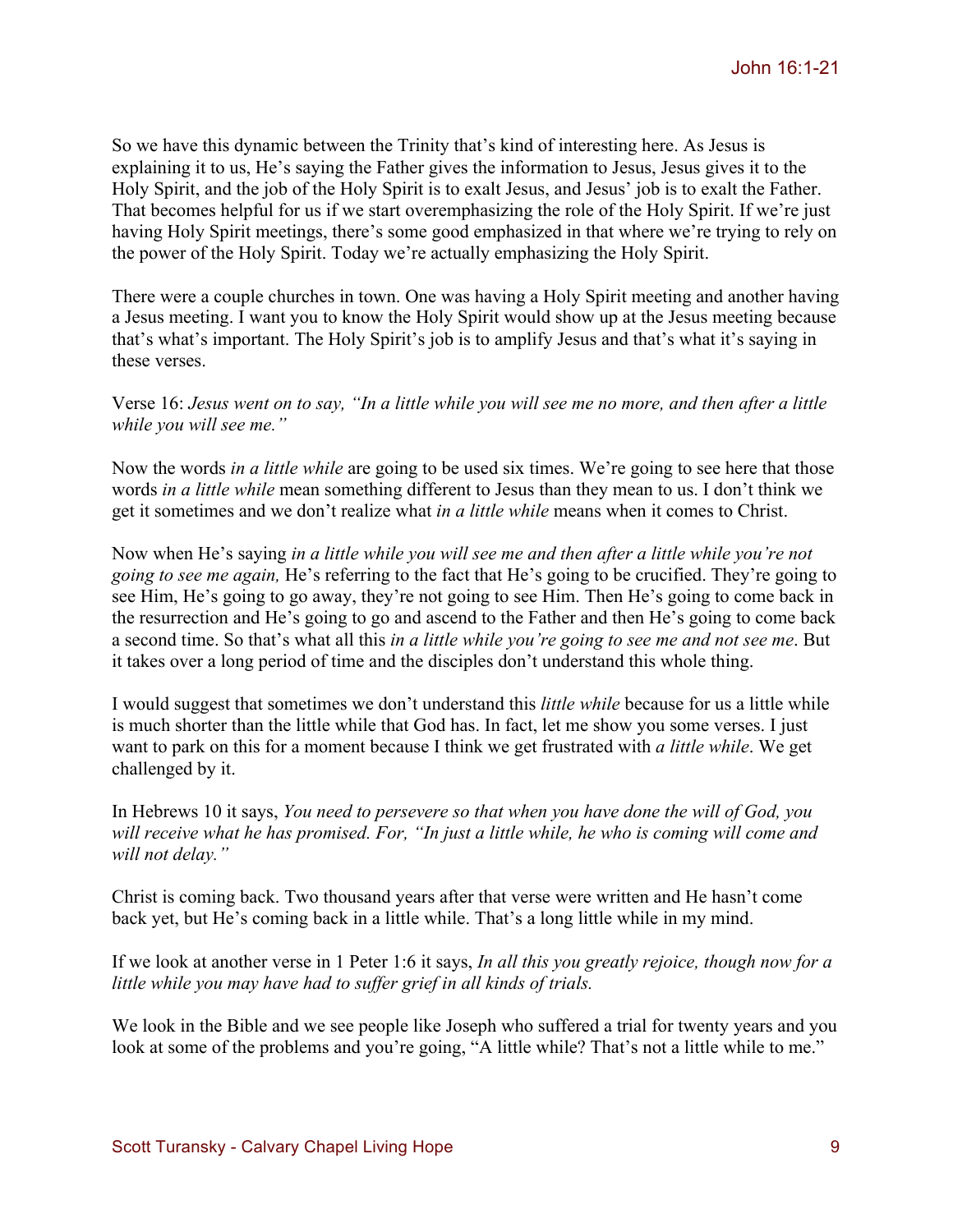I think we're drawn to this idea that in 2 Peter when Peter says, *But do not forget this one thing, dear friends: With the Lord a day is like a thousand years, and a thousand years are like a day.* 

Sometimes when we go through problems and we say, "Lord, I want to get rid of this," and we start throwing things in God's suggestion box and we say, "Hey Lord, would you do this and would you do that?" I think these words here *a little while* are designed to give us some eternal perspective. Because we're in a path. If we can understand that the eternal perspective is helpful, it will help us to deal with some of the challenges we face right now.

Verse 17: *At this, some of his disciples said to one another, "What does he mean by saying, 'In a little while you will see me no more, and then after a little while you will see me,' and 'Because I am going to the Father'?" They kept asking, "What does he mean by 'a little while'?* (So we're not the only ones who have a problem here.) *We don't understand what he is saying."* 

They're wondering the same thing. I want you to see how Jesus cares for them because they have a question. They have a question about this problem that they're facing or they're wondering about where he's going and a little while.

Notice it says in the next verse, verse 19, *Jesus saw that they wanted to ask him about this, so he said to them, "Are you asking one another what I meant when I said, 'In a little while you will see me no more, and then after a little while you will see me'?"* 

Here's what I want to say. Jesus knew their question. Do you see that? He *saw*. He perceived that they wanted to ask Him about this. They didn't come and ask Him, He perceived it. He knew the question before they asked.

I think we have questions about life. "Lord, why so long? Why did this happen?" I don't know that we'll ever find out the whys sometimes, but God knows our questions even before we ask.

Notice Jesus isn't frustrated with the disciples. "Where are you guys? Don't you guys get it?" No, He doesn't do that. He's very gracious with them and He cares for them in the whole midst of this. I just like the way that happens.

Verse 20: *Very truly I tell you, you will weep and mourn while the world rejoices. You will grieve, but your grief will turn to joy.* 

This grief that He's talking about is this grieving that takes place because of the pain that comes into life situations. You're going to grieve.

But He says *your grief will turn to joy*. This isn't the idea of I'm going to take the grief away and give you joy instead. That's not what He's saying. He's saying the *grief will turn into joy*. The same thing that's causing you grief can be a source of joy in your life. That may be really hard to understand if you're disappointed with something, but that's what He's saying here.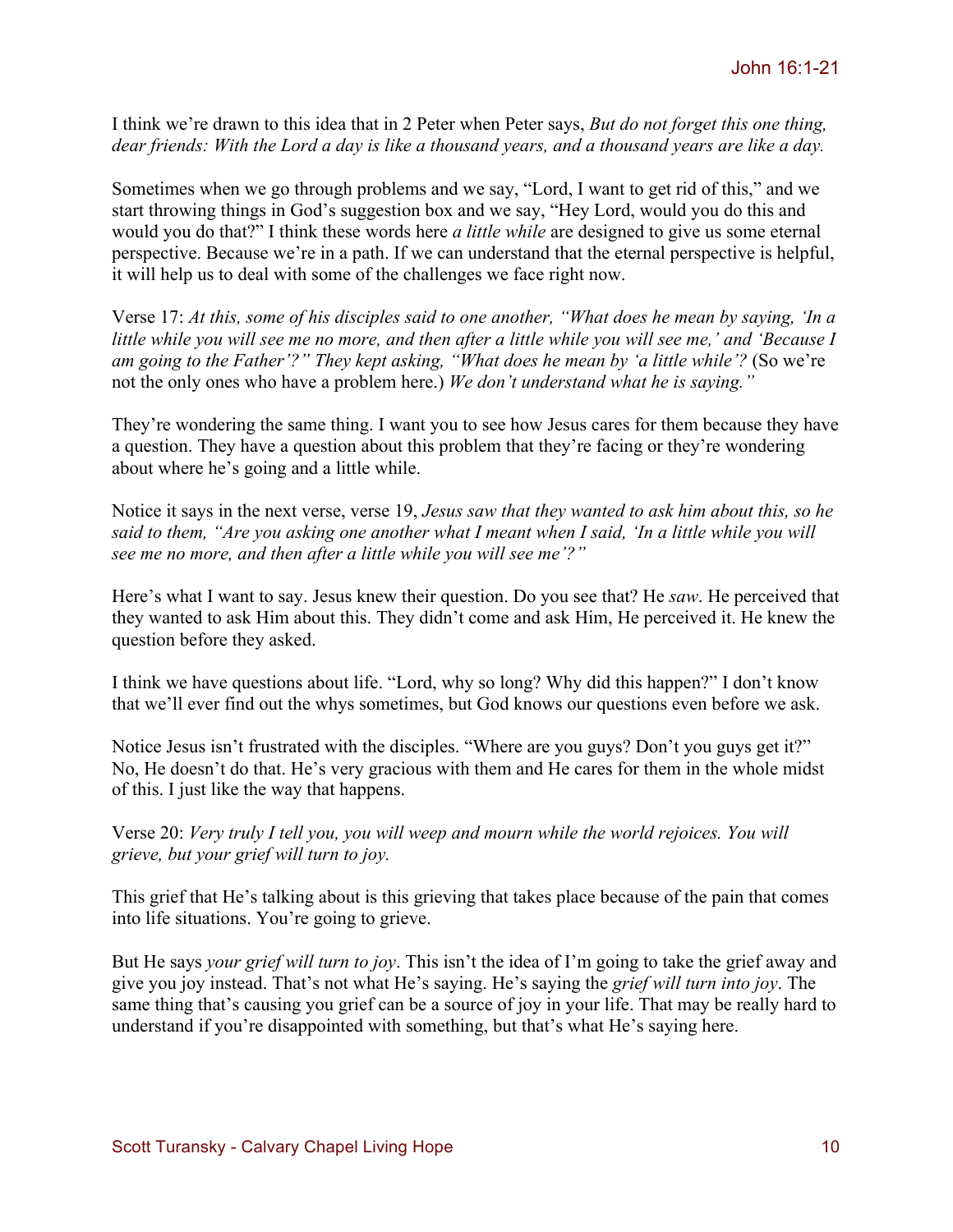He compares it in verse 21 to the birthing process when a woman gives birth to a child. Verse 21: *A woman giving birth to a child has pain because her time has come; but when her baby is born she forgets the anguish because of her joy that a child is born into the world.*

I think that's a mild description of the process. I'm sure this is a very painful thing for all you women to experience, but I can imagine you saying, "Quit telling me to breathe! Just get this thing out of me!" The experience is always more dramatic in the midst of the pain, just like it is in your and my life.

You may have experienced some disappointment at some time in your life and that pain is real and painful and hard. But it doesn't say in this case they're going to take away the sorrow and give you joy instead. He says you're going to transform that painful experience into joy and God can use that in an interesting way. It's interesting how God does that.

You have to ask a very important question. I think the hardest disappointments aren't the onetime things where you didn't meet me at Starbucks and I'm disappointed kind of thing. It's where you have to live with the disappointment every day of your life because it's not working out the way you'd expected. So you live with the constant disappointment and you have to reorient your heart to be a servant in that situation.

What you leave is the dream of having it a certain way. That's what you have to leave, the dream of being this way – now I've got to move over here to a whole other situation. We've got to change what we believe, adjust to some new truth, give up the dream. We've got to grieve over the loss of that dream and we're going to embrace this new truth. It often happens in the middle of that weakness.

Paul says it this way in 2 Corinthians 12:7-10: *I was given a thorn in my flesh* (we don't know exactly what that is, but some disappointing thing in his life)*, a messenger of Satan, to torment me. Three times I pleaded with the Lord to take it away from me.* "God, would you take this away? I want it to go back to the way it was. Change this back!" *But he said to me, "My grace is sufficient for you, for my power is made perfect in weakness." Therefore I will boast all the more gladly about my weaknesses, so that Christ's power may rest on me. That is why, for Christ's sake, I delight in weaknesses, in insults, in hardships, in persecutions, in difficulties. For when I am weak, then I am strong.*

Paul is saying something very important here that I think we need to hear. And that is instead of saying I want it all to change, I want to get rid of it, I want it to go back the way it was, we need to say there's something in this, something in this disappointment that I need to take that God wants to bring. Change, orient my thinking. He wants to bring joy into my life because He's worked through His grace through the weakness or through the difficulty or whatever word you want to put. He's given us a lot of choices. Choose whatever one you want. But when that happens then God does this work inside of our hearts.

Man, this is really something. I think this is not an easy thing for us. And it's not just big things in our lives; it's the small things that happen every day in our lives that need to be adjusted so that we can move forward.